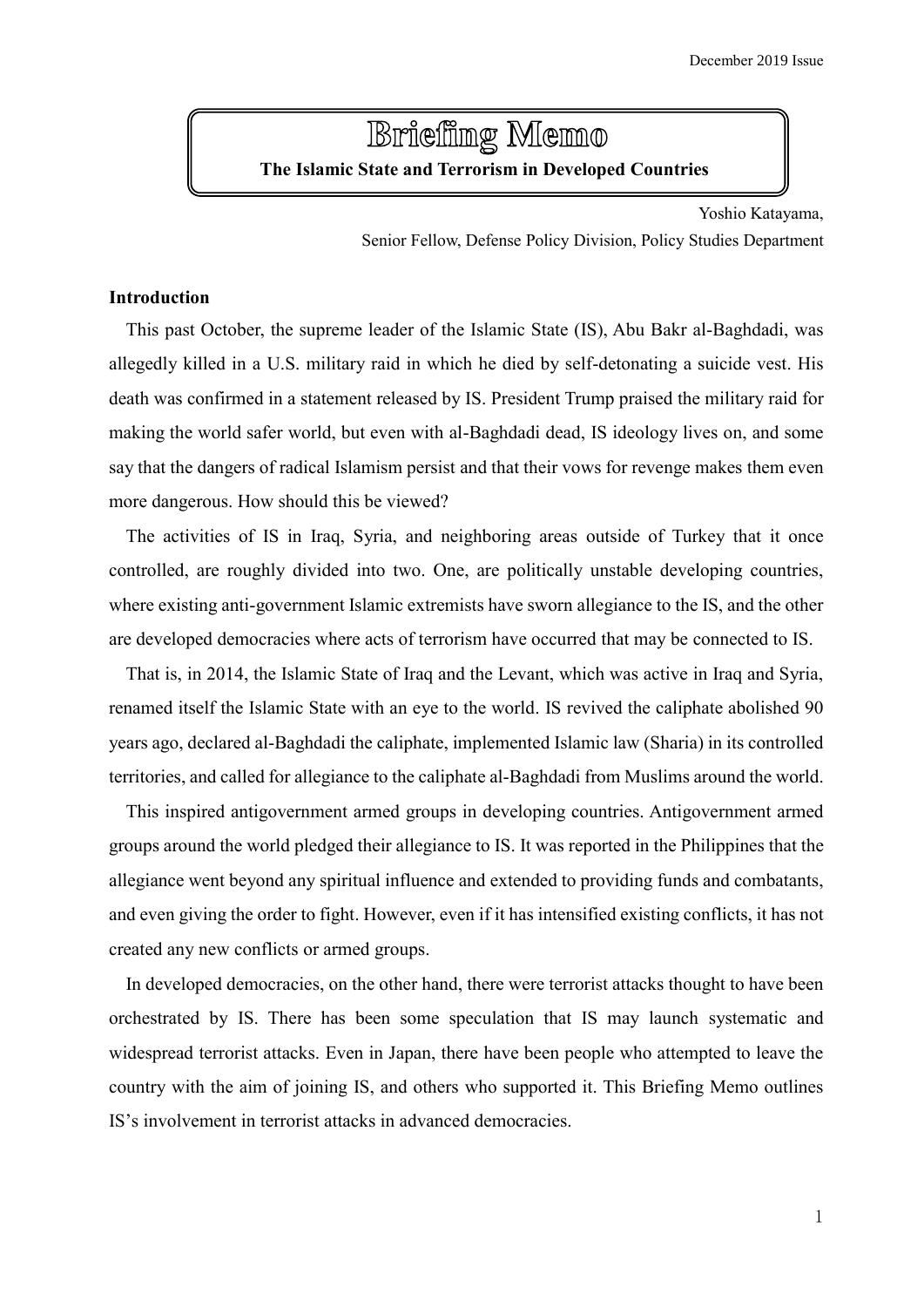#### **Comparison of the number of terrorist attacks**

The countries subject to comparison include major developed countries (G-7), Australia, and Western countries other than the G-7 that are parliamentary democracies and have functioning governance throughout the country. This includes Russia but excludes the former Eastern Bloc countries. The comparison covers the period from 2004 to 2018. This period includes the coordinated and transnational attacks of Al-Qaeda, where Osama bin Laden was the mastermind, such as the September 11, 2001 attack on the World Trade Center, until the end of the group, and incidents of domestic terrorism to the present day. This period compares the number of terrorist attacks by Islamic militants before and after the emergence of  $IS<sup>1</sup>$ . The numbers are shown in the graph below.



From 2004 to 2013, the number of attacks varied between one and five. There are large-scale incidents such as the Madrid train bombing (2004), the London Underground/bus attack (2005), and the Boston Marathon bombing (2013), but the number of incidents remained virtually constant. When IS declared its independence in 2014, the number of attacks increased sharply  $(11)$ , and further increased in 2015  $(15)$ , 2016  $(25)$ , and 2017  $(27)$ , with the number sharply dropping in 2018 (7).

To begin with, are these numbers valid as data? For Western Europe, North America, Australia, and Japan, with zero incidents, there are, at most, less than 30 attacks a year. In contrast, for example, in 2014, there were 14,164 intentional homicides in the United States, 594 in the United Kingdom, 792 in France, 716 in Germany, and 396 in Japan. In 2015, there were 15,883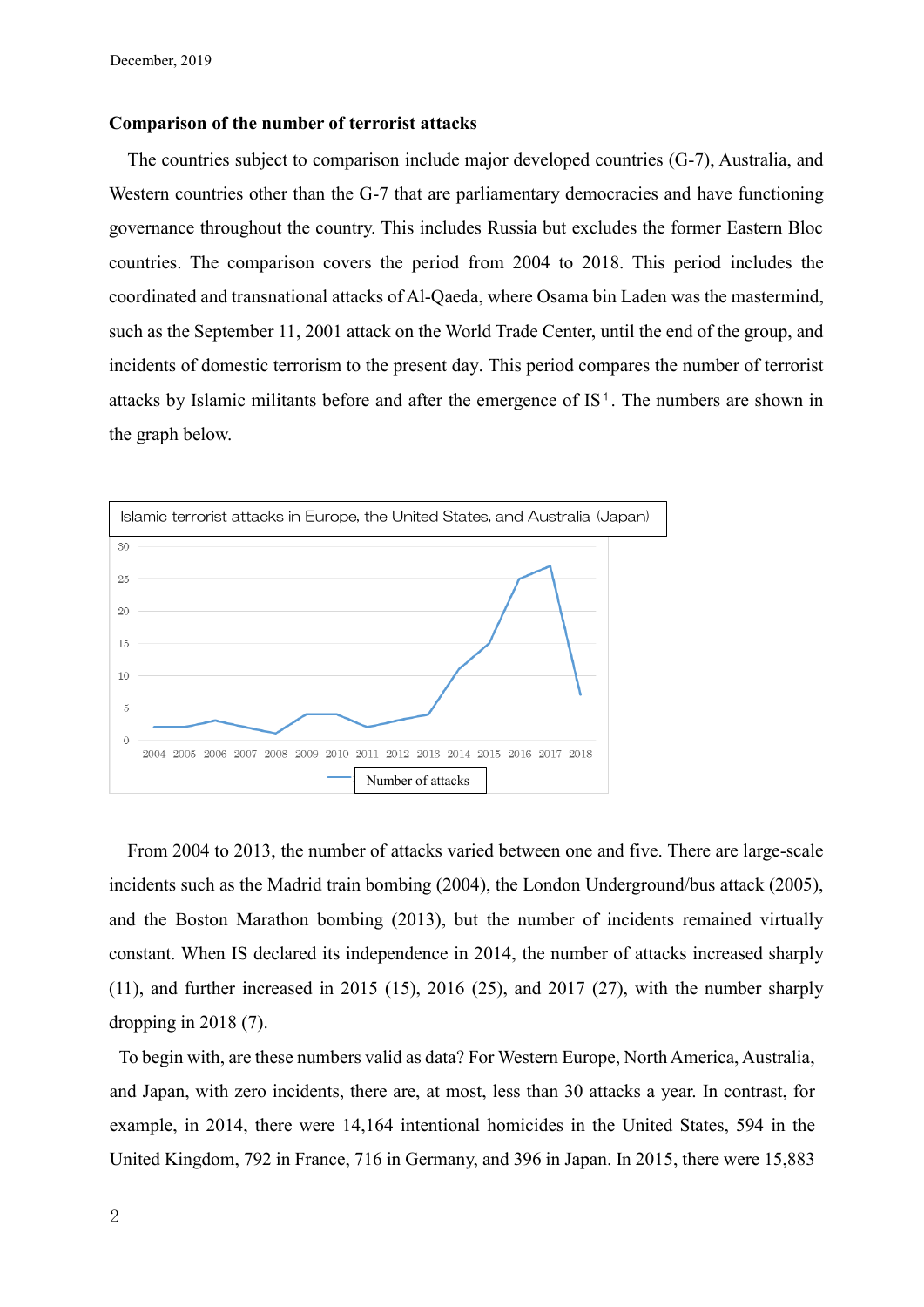intentional homicides in the United States, 649 in the United Kingdom, 1,017 in France, 682 in Germany, and 363 in Japan2. Compared to these numbers, it is valid to question whether the difference between five and 30 attacks is significant. However, the number of terrorist acts crimes has originally been small, and their proportion increased by a factor of three to five times from 2014 compared to that of the previous period, so it is possible to explore some trends.

# **The causal relationship between the circumstances of IS and terrorist attacks**

The number of Islamic terrorist attacks in developed democracies has increased since 2014. Of the 11 attacks in 2014, nine are after al-Baghdadi declared himself caliph. Since then, IS has issued statements claiming responsibility for these attacks to say nothing about the extent of its involvement. This makes it possible to hypothesize that IS promoted Islamic terrorism in developed democracies.

Is there a causal link between military operations against IS and Islamic terrorist attacks in advanced democracies? At one point, IS was in control of key portions of Iraq and Syria but has been weakened since 2015 by counterattacks by foreign military forces and local militias. In 2017, the IS lost most of its territory, losing the two major strongholds of Mosul (Iraq) and Raqqa (Syria). However, the number of Islamic terrorist attacks in developed democracies increased from 2014 until 2017.

Therefore, in terms of the absolute number of attacks, military action against IS was either ineffective at suppressing terrorist attacks or, conversely, helped foster them. (It can also be assumed that without any military action against IS, attacks could have increased even further). The decline in 2018 is significant.

If the circumstances surrounding IS are affecting Islamic terrorism in developed democracies, is it possible that this is not due to the military superiority or inferiority of IS but the extent of its exposure in the media and on the Internet? The news value of IS has diminished since the fall of Mosul and Raqqa, and IS did not publish its online newspaper last year.

### **The role of al-Baghdadi**

In an August 2018 statement, al-Baghdad himself called for lone-wolf terrorist attacks in Western countries, specifying how to attack with bombs, vehicles, and knives. Could this clamoring for terrorist attacks be a sign of IS's inability to command and support attacks? In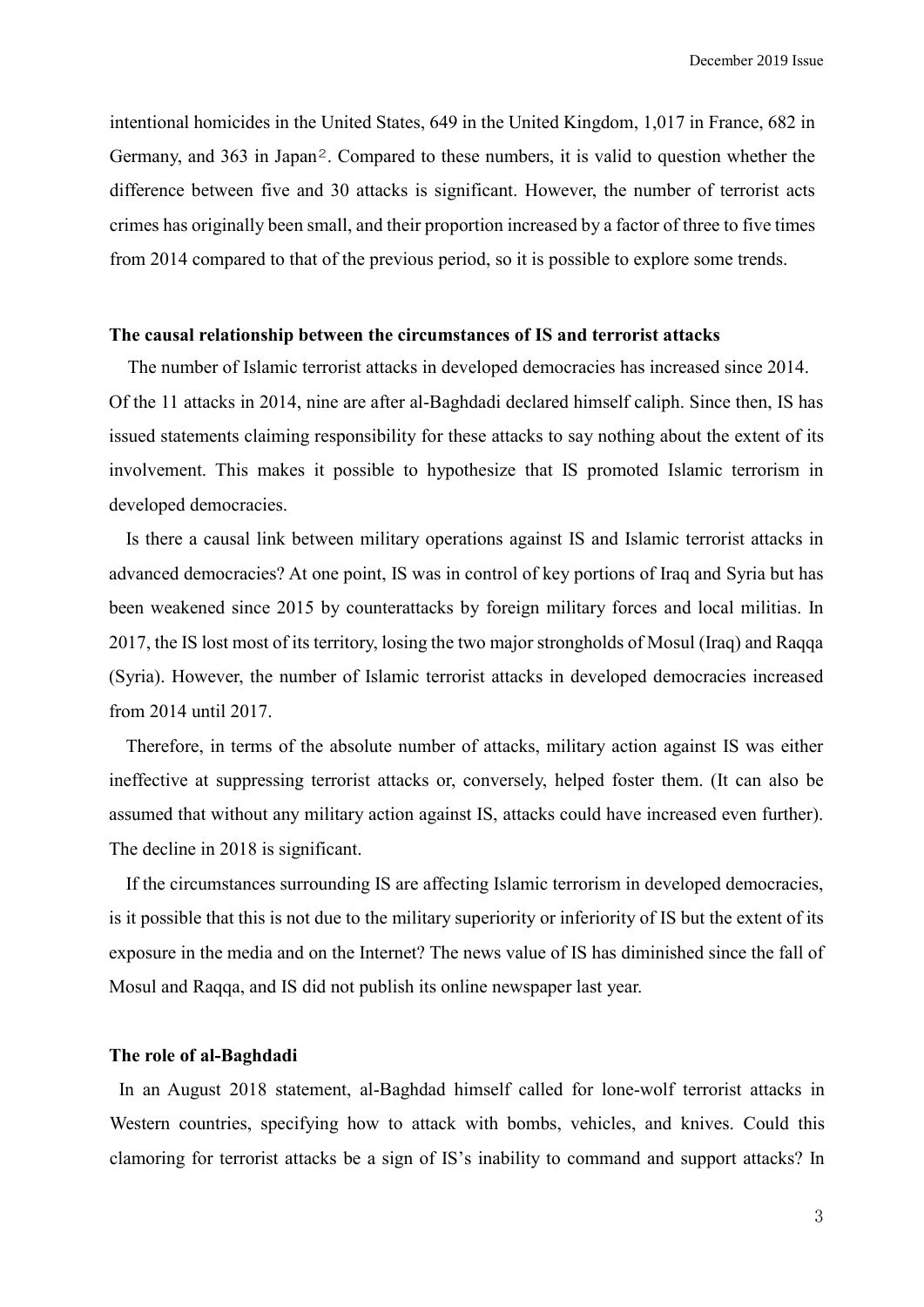April 2019, shortly after the Easter bombing in Sri Lanka, which killed 260 people, IS broadcast a video featuring a person called al-Baghdadi. The man in the video claimed that the attack in Sri Lanka was revenge for the loss of Baghuzu in March, the last IS base. However, there is only audio for the part describing the Sri Lanka attack. Also, the date at the beginning of the video is early April, before the attack. It can be surmised that the creator of the video did not know of the plan for the attack and simply added the audio because the attack occurred just before the announcement.

Al-Baghdadi has disappeared since declaring himself caliph. Osama bin Laden frequently released audio tapes, video messages, and photographs, but al-Baghdadi has rarely done so. There are also theories about his life and death, with one theory that he is still alive and one that he is dead. It is a given that declaring himself caliph and then disappearing from the public eye would result in a loss of appeal. The leadership capabilities within the organization are unknown, but to the outside world, al-Baghdadi was a lame duck.

#### **IS claiming responsibility for attacks**

Because IS claims that Muslims anywhere in the world can join IS and fight enemies of Islam, its claiming responsibility for the attacks below as their own is par for the course for IS. It claimed responsibility for the Las Vegas shooting that killed 58 and injured 546 in October 2017. However, the perpetrator in this incident is not Muslim and the offense had no religious motive. Authorities have also denied any connection between the shooting and IS.

Even in the recent stabbing incident that left two dead in London that is still fresh in the public's mind, IS-linked Amaq News Agency reported that it was committed by an IS fighter. The perpetrator was sentenced for his involvement in a bombing plot in 2012 and was released on parole last year. 2012 was before the Islamic State of Iraq changed its name from the Islamic State of Iraq and the Levant and was a time when IS began a full-scale expansion into Syria and had yet to turn its attention to the world. It is also known that the perpetrator was influenced by a radical imam in the UK and that local police consider the attack to be a one-off incident.

Likewise, the IS-affiliated al-Naba newsletter states that most lone actors have never met IS leadership or operatives and were motivated by Islamic teachings of IS<sup>3</sup>. Al-Naba's view is equivalent to saying that in most cases of radical Islamism terrorism in Europe, the United States, and Australia, IS gave no direction or support, nor did it know of the attacks in advance. Thus,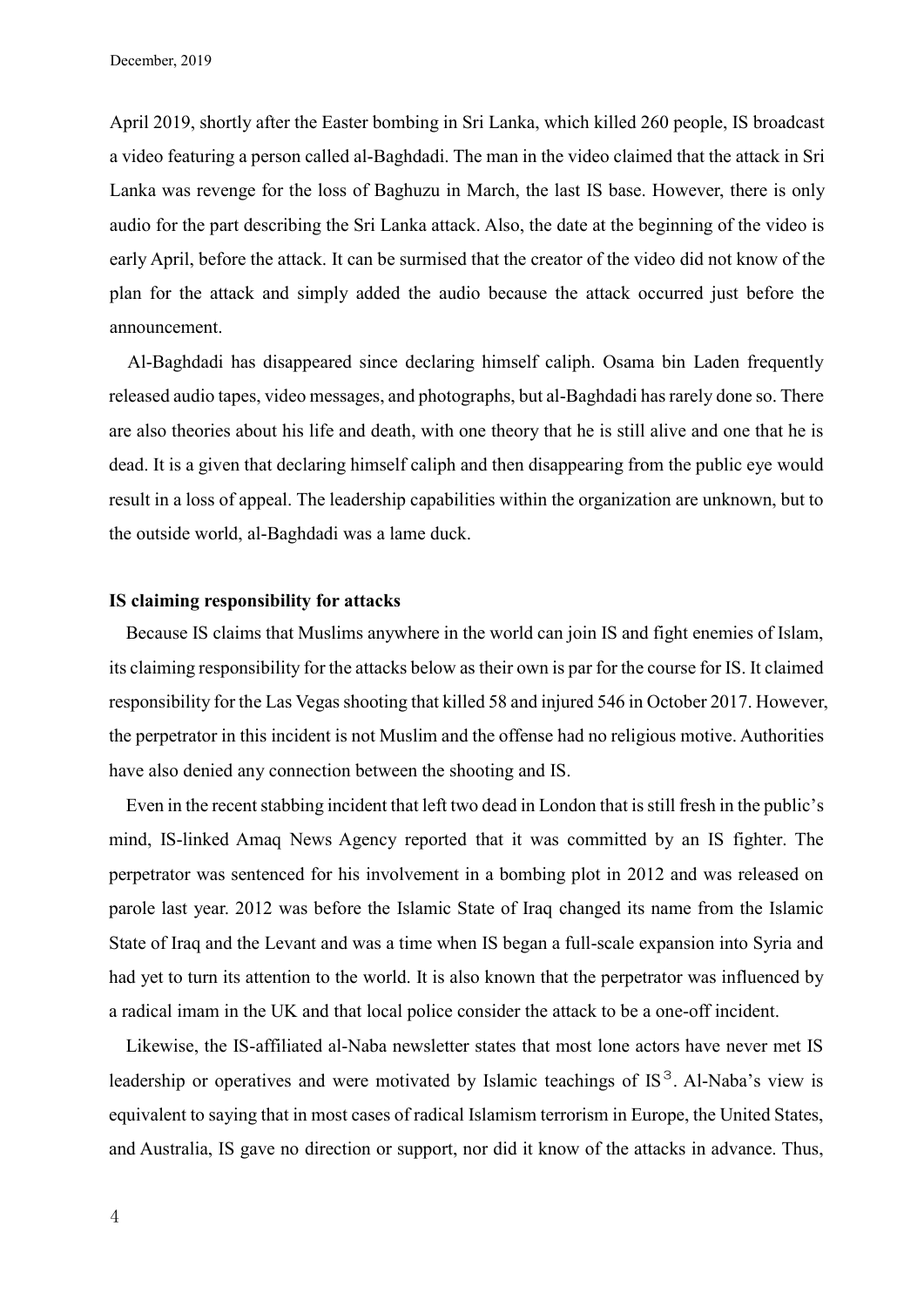IS claiming responsibility for any attacks may be them trying to be deceptive or taking advantage of a situation.

# **The November 2015 Paris attacks and IS**

Among the alleged attacks supported and directed by IS, the November 2015 Paris attacks on a stadium, theatre, and restaurants, which killed 130 people and injured 300, is the most closely linked to them. There is a view that the attacks were led by IS members from Syria, and that most of the perpetrators were trained in Syria.

The man who allegedly coordinated the attacks was a dual Belgium and Algeria citizen who was confirmed to have traveled to Syria on numerous occasions, but his connection to IS is tenuous. Then main perpetrator of the attacks was a Belgian of Moroccan descent who joined IS and fought in Syria, and also has an interview with his photo in IS's online newspaper. It is almost certain that this man received combat training from IS.

Therefore, although IS looks to have been heavily involved in the November 2015 Paris attacks, the perpetrator was someone who was based in Europe and conducted the attacks, as opposed to someone sent from the Middle East by a terrorist organization (al-Qaeda) as in the September 11, 2001 attack on the World Trade Center. These perpetrators can be seen as having used the IS. In other words, they are essentially home-grown criminals, and it is unclear to what extent IS was actively involved.

#### **Radicalization and ideology**

According to one survey, between June 29, 2014 and June 1, 2017, 87% of European and American terrorists were known to authorities before an attack, 57% had a criminal record, 34% had spent time in prison, and 73% were citizens of the country in which the attack was carried out4. They were hardly devoted Muslims, but rather engaged in theft or violence, and were heavy users of alcohol or illegal drugs.

There are two views on the role of ideology. One view is that the actions of the perpetrators and their supporters can be attributed to a violent ideology. Another view is that ideology is only a pretense, and the nature of their actions is to subvert society. Although these two views are not mutually exclusive, I emphasize the latter regarding the Islamic terrorists who are the subject of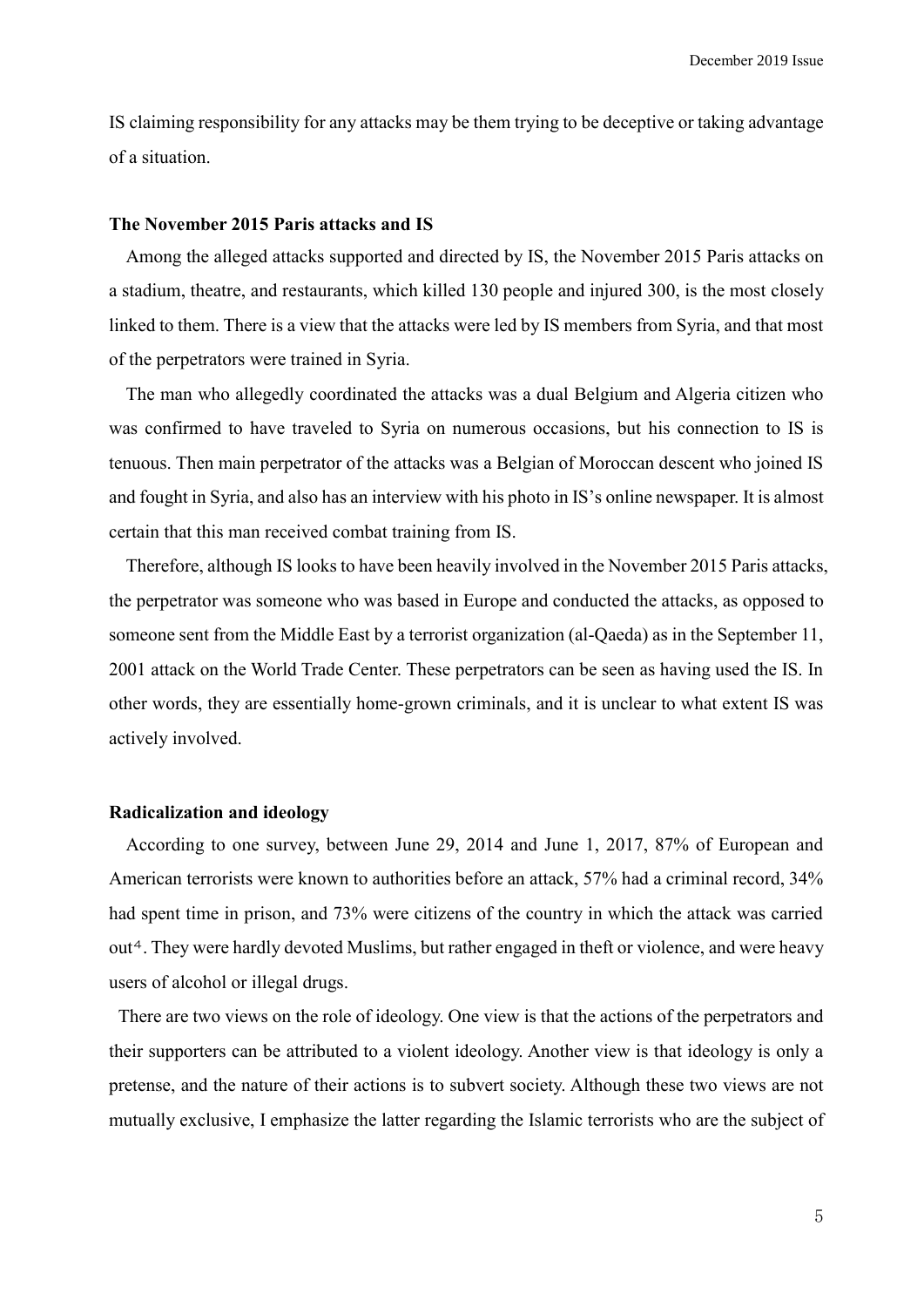this memo. The perpetrators are vague in their defiance of society, and crime factor largely as the outlet of their frustrations.

### **Summary**

IS (al-Baghdadi) has gained attention by declaring al-Baghdadi caliph and appealing for the creation of a new state. The killing of hostages, which were put on the Internet, shocked the world. This helped to attract people with violent tendencies who are disaffected with their current circumstances and lead them to terrorism. They can feel a sense of fulfillment if IS claims responsibility after an attack and they are recognized as a combatant. They can increase their own value if they can make the world a turbulent place.

However, even with the largest and most coordinated attack in this survey, the November 2015 Paris attacks, the organizational involvement of IS is unclear. Although the majority of the perpetrators investigated have parents or grandparents from the Middle East or North Africa, they are from the West and live in Europe and the United States. Despite their contact with IS, it is not certain that IS planned the attacks.

As al-Naba reports, most of them have never met with IS leadership or operatives. There are exceptions where those who have joined the IS have received training, but it is unclear whether they joined on their own initiative or were recruited by an IS sympathizer in Europe, but radicalization itself is happening in Europe. Fundamentally, this is a domestic problem for countries around the world.

To return to the question at the outset, the death of al-Baghdadi has made the world neither safe nor more dangerous. The ideology of radical Islamism was more resolute and widespread before al-Baghdadi claimed to be IS's caliph. Armed conflict in developing countries is chronic and has circumstances unique to its locale. IS has already lost its influence over terrorism in developed countries. However, Muslim opposition to Western policies on Islam, particularly in the wake of 100,000 non-combatant deaths in military operations, means that there will be some level of hatred, so we should be prepared for sporadic terrorist attacks in the future.

# References

Yoshio Katayama, *Terrorism and Modern Society*, Akishobo Inc., 2016 Mitsuhiro Matsumoto, *The Threat of Islamic Holy Terrorism*, Kodansha Plus Alpha Bunko, 2015 Public Security Intelligence Agency, *Handbook of International Terrorism* (for each year)

6